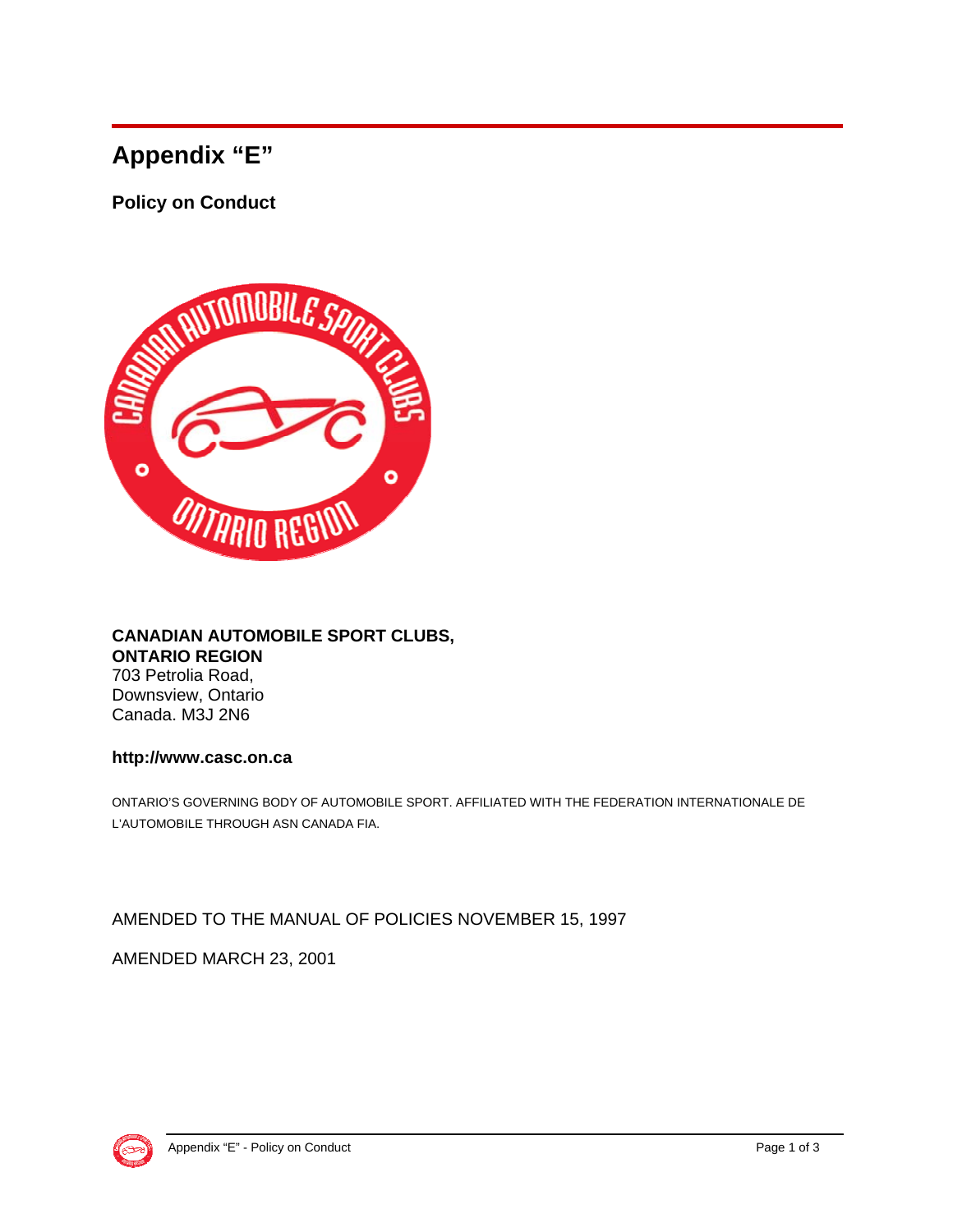## **Policy on Conduct**

Entrants, drivers, guests and participants at an event or involved in any related sporting activity of CASC-OR or an member club shall conduct themselves according to the highest standards of behavior and sportsmanship, particularly in relationship with other competitors and officials, and in a manner that shall not be prejudicial to the reputation of the CASC-OR or to the sport of automobile racing. Failure to do so may result in a penalty as provided below.

In addition to any other offences or violations of specific rules, bylaws or policies, the following shall be deemed misconduct and a breach of CASC-OR Policies and By-Laws:

Bribery or the attempt to bribe anyone connected with an activity or event. This includes soliciting or accepting a bribe or an offer to bribe;

Ay fraudulent act or proceeding prejudicial to the interests of CASC-OR and/or a member club(s);

Failure to obey a lawful direction or order of an Official;

Unsportsmanlike conduct;

Physical violence toward any person at an event or involved in an activity of CASC-OR or its member club(s);

Sexual harassment and discrimination as set out in the CASC-OR Policies;

An undeclared conflict of interest, real or as may be reasonably perceived and as set out in the Policies pf CASC-OR, that arises or may reasonably arise in the course of performing duties or carrying out the objects and responsibilities of CASC-OR; and

Any other conduct that affects or reflects badly on the objects and interests of CASC-OR and its member club(s).

PENALTIES:

The Board of Directors of CASC-OR may, following a hearing before a tribunal appointed pursuant to Bylaw III G to hear and report on any matter of alleged misconduct as set out in the Bylaws will consider the report of the tribunal and, in the event of a finding of misconduct with which it concurs, may impose a penalty for a finding of guilt or breach of the Bylaws or Policies of CASC-OR. Penalties in increasing order of severity include:

- A. An oral reprimand;
- B. A fine of \$1.00 to \$100.00;
- C. A written reprimand;